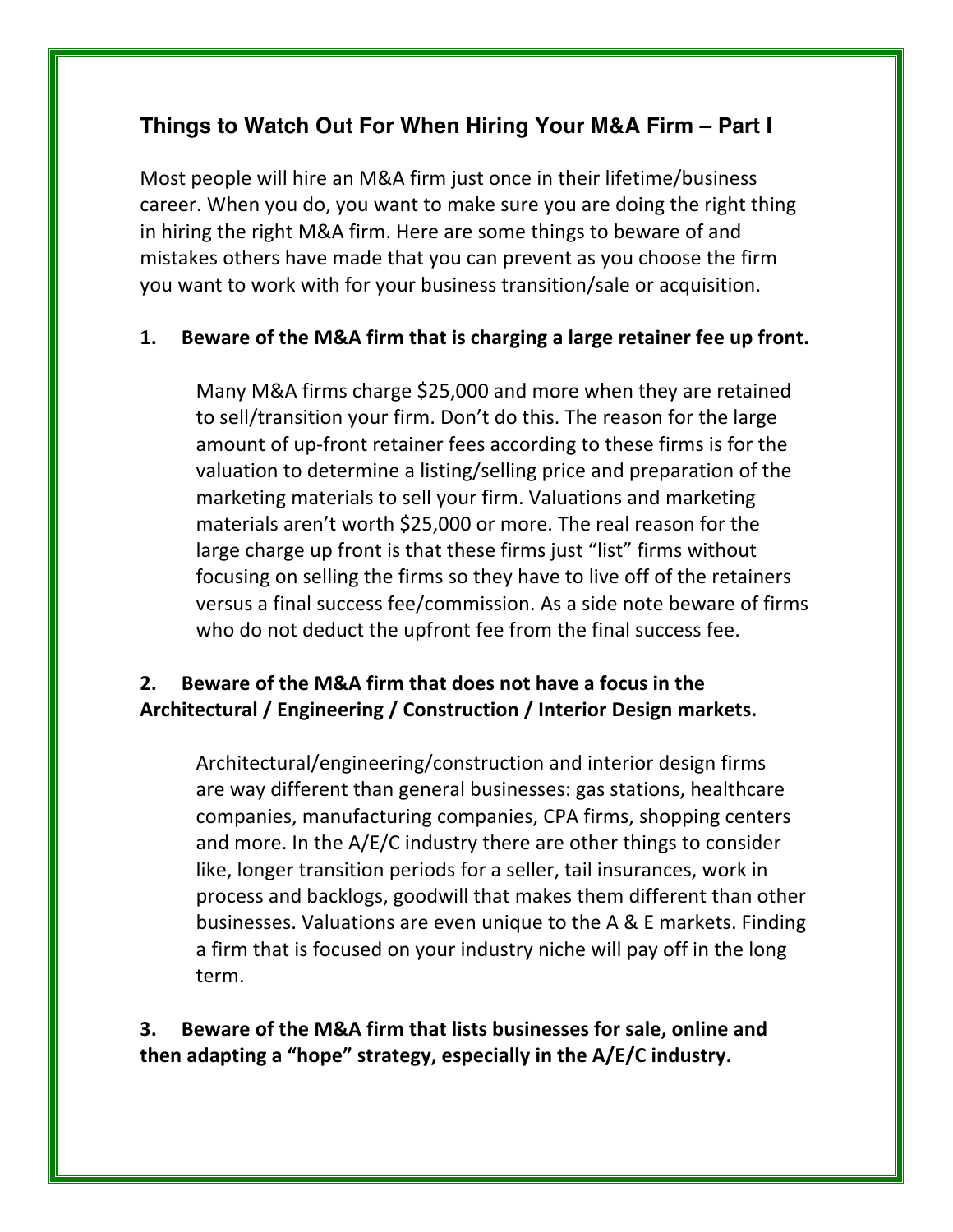Engineers and architects do not visit online websites searching for businesses for sale. A/E/C firms are strategic buyers that are looking for specific fits and they have to be approached on an individual basis to understand the particular and strategic fit that they are looking for.

#### **4.** Beware of firms with a lack of experience in your markets.

You will realize the most value for your business sale if you are working with an M&A firm that has prior experience transitioning a business similar to yours. Selling an A/E/C firm is much different than selling a house, online or other brick & mortar business. Not only is the process different but so is the prospective target buyer. Working with a firm that is connected to the right types of buyers related to your business, understanding the nuances of the markets and that has the right process will increase the value of your sale.

#### 5. Make sure you work with a firm that understands value, the valuation process and pricing of the business to be sold.

Asking a mergers & acquisitions advisory firm how they value a business will give you a good indication of how experienced they are. If their response is a canned ratio or multiple only of some sort then move on from them quickly. There are many things to consider when valuing a business in the  $A/E/C$  industry. Many times banks and even CPA's don't understand all that goes into such a valuation. Finding a niche M&A firm that does will increase the probability of you getting more value for your firm in a sale/transition.

Most A/E/C businesses do have a value component based on a multiple of seller discretionary earnings (SDE), which are the net profits plus add backs of expenses that a new, prospective buyer/owner will not have to pay. Every business is different. Have this conversation with an advisory firm before hiring them.

#### As an additional note to this topic:

Work with an advisory firm to come up with a realistic valuation and